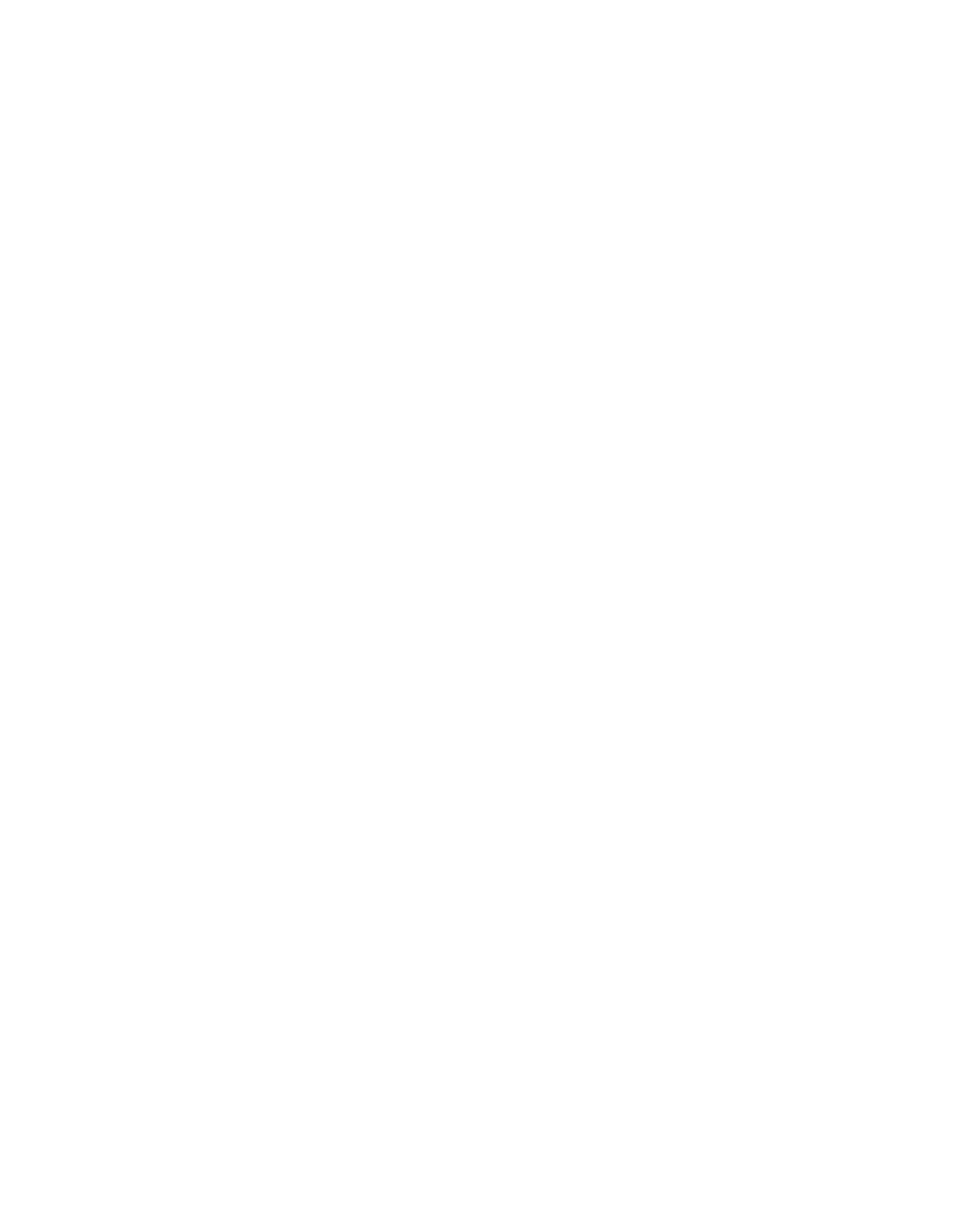### **Section 1** – All fields on this page are required (unless marked optional)

#### **Select the plan you want to join:**

**Allwell Dual Medicare (HMO D-SNP)**1,2 **H2134** – includes prescription drug coverage

| $\Box$ 001: | Bernalillo, Chaves, Cibola, Curry, Dona Ana, Luna, McKinley,   | \$0* per month |
|-------------|----------------------------------------------------------------|----------------|
|             | Quay, Roosevelt, San Juan, Sandoval, Santa Fe, Taos, Torrance, |                |
|             | and Valencia counties, NM                                      |                |

### **Allwell Medicare Boost (HMO) H2134** – includes prescription drug coverage

□ **002:** Bernalillo, Dona Ana, Sandoval and Santa Fe counties, NM \$0 per month

### **Allwell Dual Medicare Harmony (HMO D-SNP)**1,2 **H2134** – includes prescription drug coverage

- □ 003: Bernalillo, Chaves, Cibola, Curry, Dona Ana, Luna, McKinley, Quay, Roosevelt, San Juan, Sandoval, Santa Fe, Taos, Torrance and Valencia counties, NM \$0–\$25.70\* per month
- **Allwell Medicare Complement (HMO)**2 **H2134**  includes prescription drug coverage

|  | $\square$ 004: Bernalillo, Dona Ana, Sandoval and Santa Fe counties, NM | \$20.80 per month |
|--|-------------------------------------------------------------------------|-------------------|
|--|-------------------------------------------------------------------------|-------------------|

- **Allwell Medicare (HMO)**2 **H2134**  includes prescription drug coverage
- □ **005:** Bernalillo, Dona Ana, Sandoval and Santa Fe counties, NM \$0 per month
- **Allwell Medicare Simple (HMO)**2 **H2134**  does not include prescription drug coverage
- □ **006:** Bernalillo, Dona Ana, Sandoval and Santa Fe counties, NM \$0 per month

1You must continue to meet specific enrollment criteria to enroll in this plan. 2An optional supplemental package is not offered with this plan. \*Actual premium based on Low Income Subsidy status.

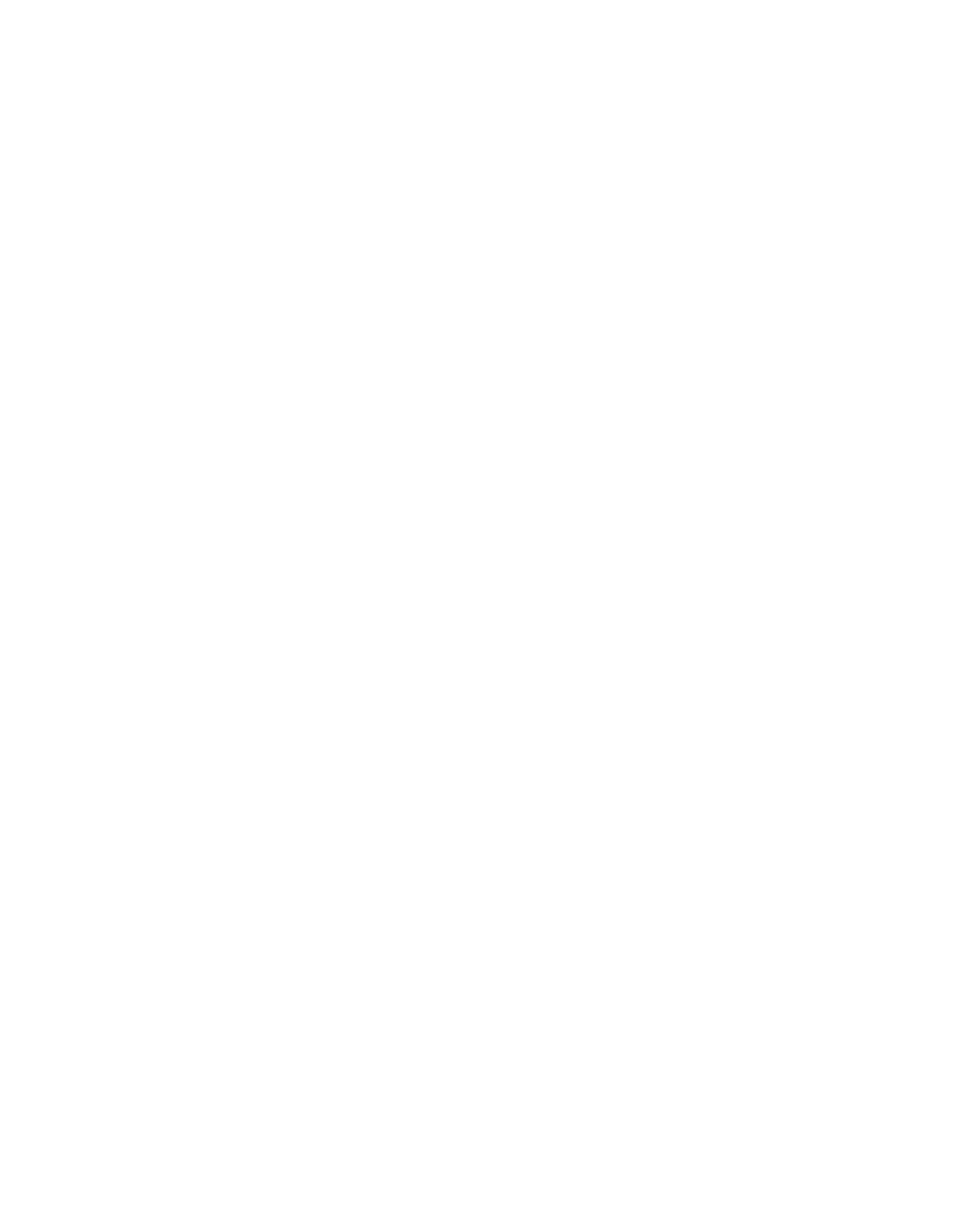# Optional Supplemental Benefits for an additional monthly premium

| <b>PLAN NAME</b>                          | OPTIONAL SUPPLEMENTAL BENEFITS |                   |  |
|-------------------------------------------|--------------------------------|-------------------|--|
| Allwell Medicare Boost (HMO) – H2134: 002 | $ \Box$ Allwell Wellbeing      | \$18.10 per month |  |

**Monthly plan premium amount** (including optional supplemental package premium amount)



### **Requested effective date**



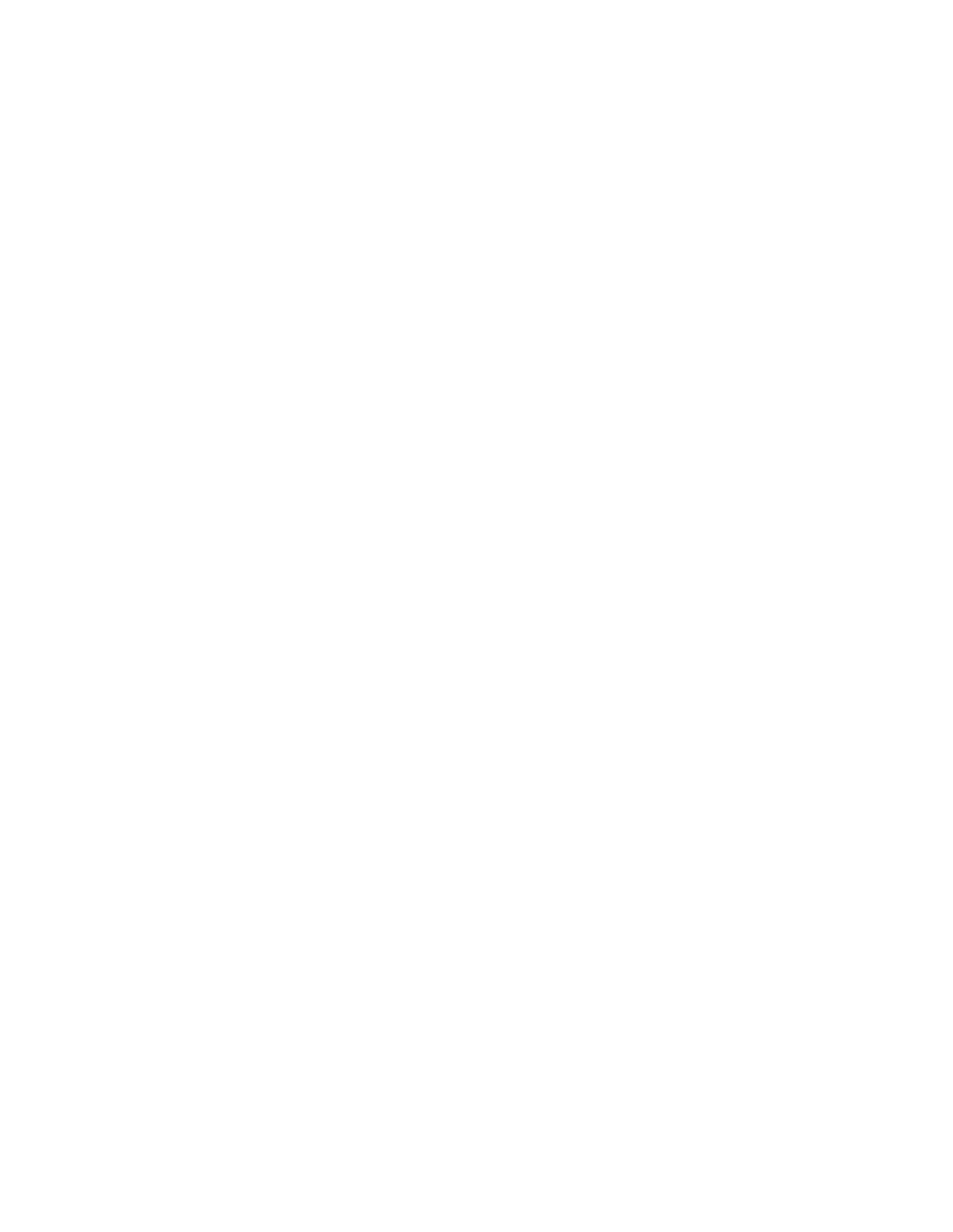# Will you have other prescription drug coverage (like VA, TRICARE) in addition to Allwell?<br>□ Yes □ No **Section 1** – All fields on this page are required (unless marked optional) First name Last name Optional: Middle initial Birth date M M D D Y Y Y Y Sex □ Male  $\Box$  Female Phone number **– – Permanent residence street address** (Don't enter a PO Box) City City Context County City County City City City Code **Mailing address**, if different from your permanent address (PO Box allowed) Street address City and the City of the City of the City of the City of the City of the City of the City of the City of the City of the City of the City of the City of the City of the City of the City of the City of the City of the City **Your Medicare information:**  Medicare Number **Is entitled to:** Effective date HOSPITAL (Part A) M M D D Y Y Y Y MEDICAL (Part B) M M D D Y Y Y Y You must have Medicare Part A and Part B to join a Medicare Advantage plan. Answer this important question: Name of other coverage

| Member number for this coverage | Group number for this coverage |
|---------------------------------|--------------------------------|
|                                 |                                |
|                                 |                                |

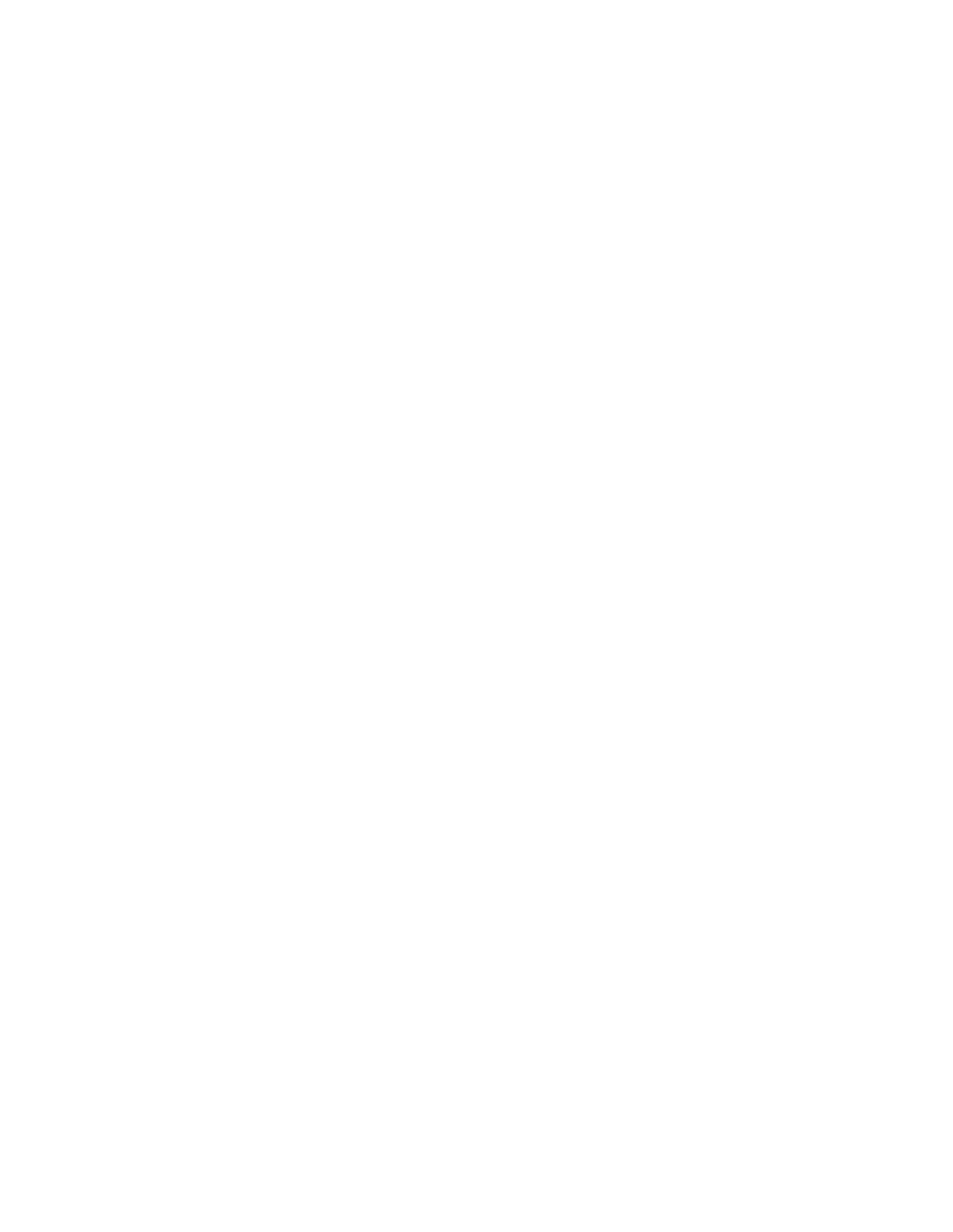### **IMPORTANT:** Read and sign below:

- **•** I must keep both Hospital (Part A) and Medical (Part B) to stay in Allwell.
- **•** By joining this Medicare Advantage Plan or Medicare Prescription Drug Plan, I acknowledge that Allwell will share my information with Medicare, who may use it to track my enrollment, to make payments, and for other purposes allowed by Federal law that authorize the collection of this information (see Privacy Act Statement below).
- **•** Your response to this form is voluntary. However, failure to respond may affect enrollment in the plan.
- **•** The information on this enrollment form is correct to the best of my knowledge. I understand that if I intentionally provide false information on this form, I will be disenrolled from the plan.
- **•** I understand that people with Medicare are generally not covered under Medicare while out of the country, except for limited coverage near the U.S. border.
- **•** I understand that when my Allwell coverage begins, I must get all of my medical and prescription drug benefits from Allwell. Benefits and services provided by Allwell and contained in my Allwell "Evidence of Coverage" document (also known as a member contract or subscriber agreement) will be covered. Neither Medicare nor Allwell will pay for benefits or services that are not covered.
- **•** I understand that my signature (or the signature of the person legally authorized to act on my behalf) on this application means that I have read and understand the contents of this application. If signed by an authorized representative (as described above), this signature certifies that:

1) This person is authorized under State law to complete this enrollment, and

2) Documentation of this authority is available upon request by Medicare.

|           | Today's date |   |     |  |  |   |  |  |
|-----------|--------------|---|-----|--|--|---|--|--|
|           |              |   |     |  |  |   |  |  |
| Signature | М            | M | - D |  |  | v |  |  |

If you're the authorized representative, sign above and fill out these fields:

**Name** 

#### **Address**



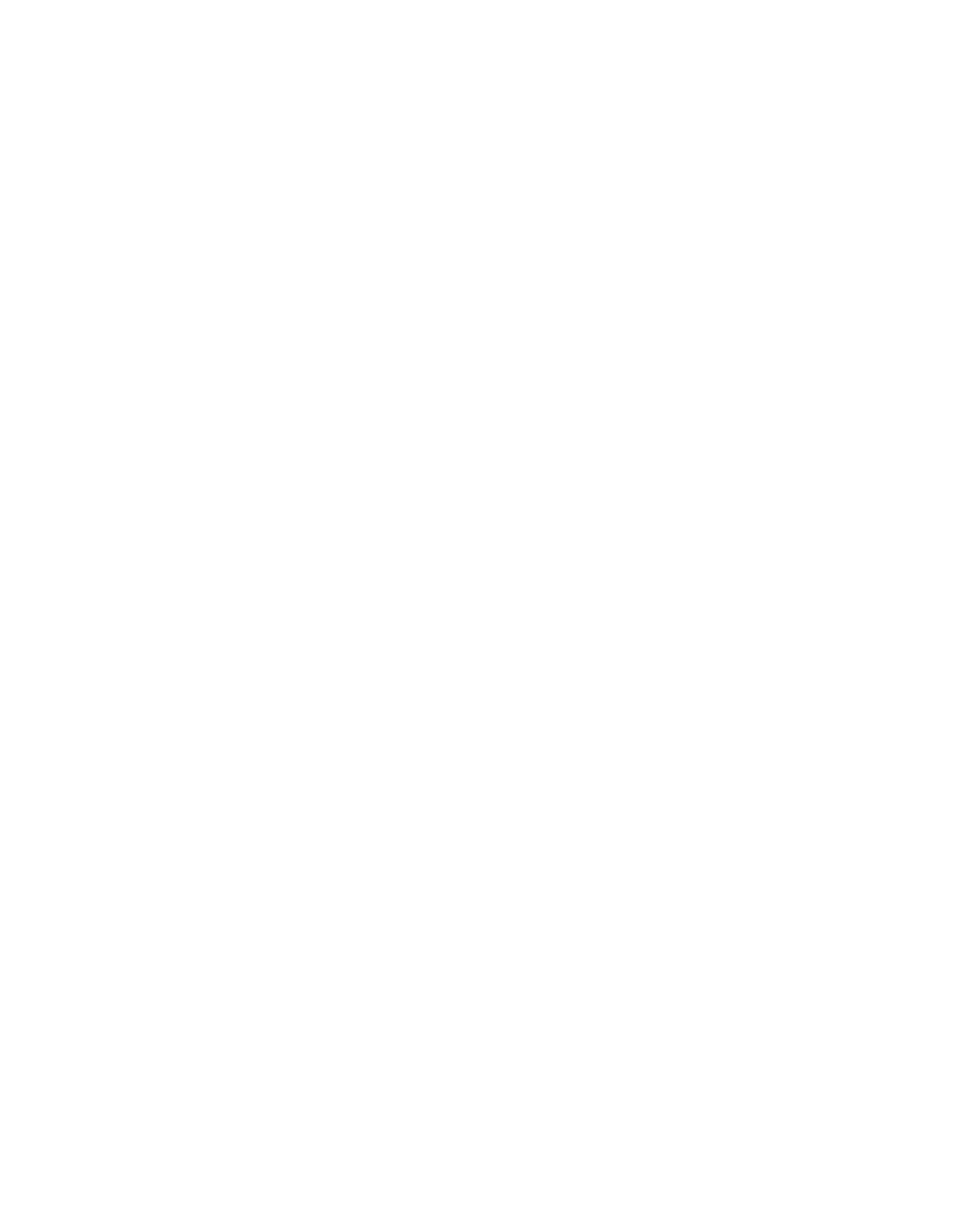### **Section 2** – All fields on this page are optional

**Answering these questions is your choice. You can't be denied coverage because you don't fill them out.** 

Select if you want us to send you information in a language other than English.

 $\square$  Spanish

Select one if you want us to send you information in an accessible format.

 $\Box$  Braille  $\Box$  Large print  $\Box$  Audio CD

Please contact Allwell at HMO: 1-833-543-0246, HMO D-SNP: 1-844-810-7965 if you need information in an accessible format other than what's listed above. Our office hours are from October 1 to March 31, you can call us 7 days a week from 8 a.m. to 8 p.m. From April 1 to September 30, you can call us Monday through Friday from 8 a.m. to 8 p.m. A messaging system is used after hours, weekends and on federal holidays. TTY users can call 711.

1. Do you work? □ Yes □ No

|  |  |  | 2. Does your spouse work? □ Yes □ No |  |  |  |
|--|--|--|--------------------------------------|--|--|--|
|--|--|--|--------------------------------------|--|--|--|

#### **List your Primary Care Physician (PCP), clinic, or health center:**

**I want to get the following materials via email.** 

Select one or more.

 $\square$  Explanation of Coverage (EOC)

 $\square$  Send me a link to receive my benefit materials online

E-mail address:

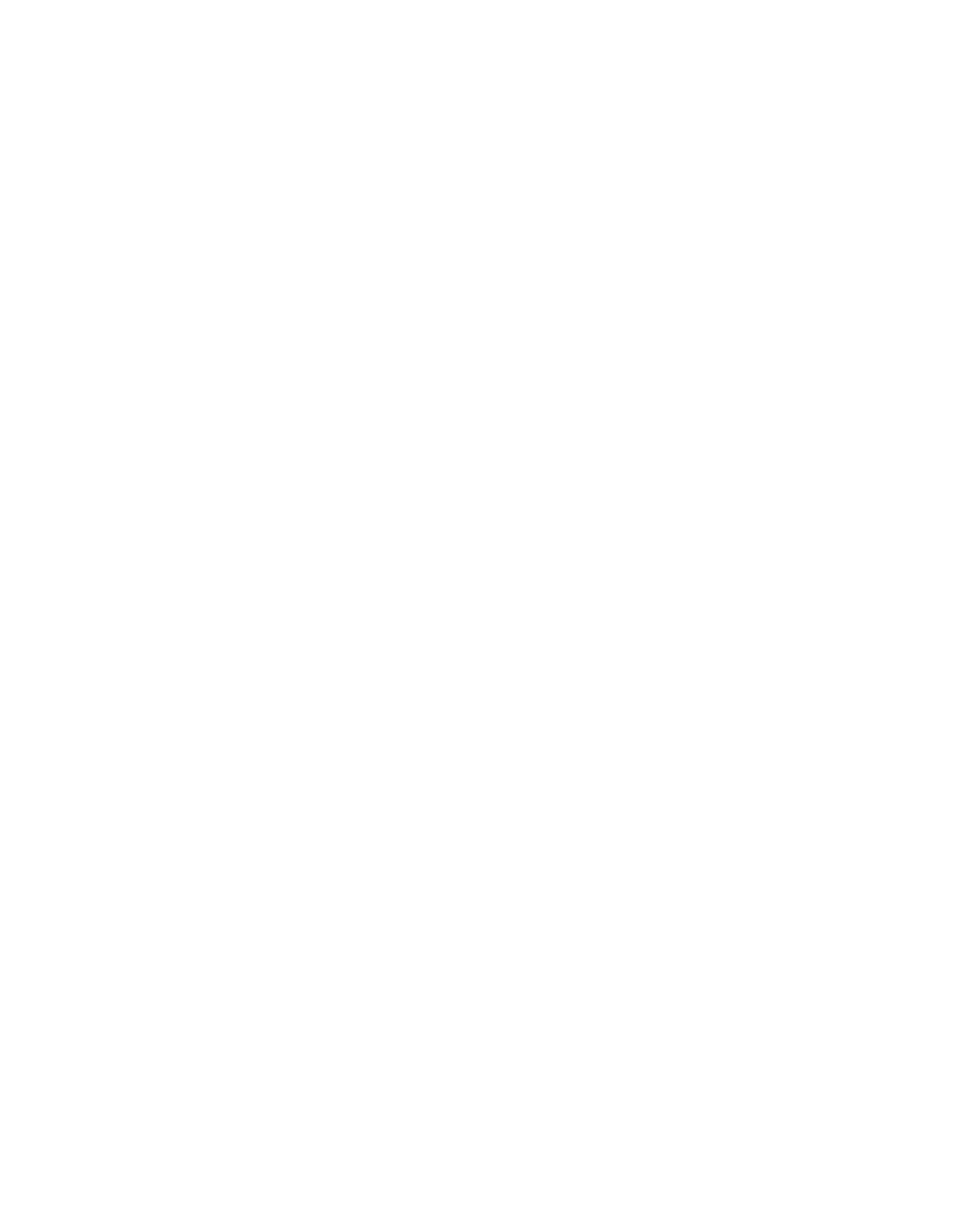### Paying your plan premiums

You can pay your monthly plan premium (including any late enrollment penalty that you currently have or may owe) by mail "Electronic Funds Transfer (EFT)", "credit card" each month. **You can also choose to pay your premium by having it automatically taken out of your Social Security or Railroad Retirement Board (RRB) benefit each month.** 

**If you have to pay a Part D-Income Related Monthly Adjustment Amount (Part D-IRMAA), you must pay this extra amount in addition to your plan premium.** The amount is usually taken out of your Social Security benefit, or you may get a bill from Medicare (or the RRB). DON'T pay Allwell the Part D-IRMAA.

If you don't select a payment option, you will get a bill each month.

### Please select a premium payment option:

 $\square$  Get a bill

 $\Box$  Automatic deduction from your monthly Social Security or Railroad Retirement Board (RRB) benefit check. I get monthly benefits from:  $\Box$  Social Security  $\Box$  RRB

(The Social Security/RRB deduction may take two or more months to begin after Social Security or RRB approves the deduction. In most cases, if Social Security or RRB accepts your request for automatic deduction, the first deduction from your Social Security or RRB benefit check will include all premiums due from your enrollment effective date up to the point withholding begins. If Social Security or RRB does not approve your request for automatic deduction, we will send you a paper bill for your monthly premiums.)

PRIVACY ACT STATEMENT The Centers for Medicare & Medicaid Services (CMS) collects information from Medicare plans to track beneficiary enrollment in Medicare Advantage (MA) or Prescription Drug Plans (PDP), improve care, and for the payment of Medicare benefits. Sections 1851 and 1860D-1 of the Social Security Act and 42 CFR §§ 422.50, 422.60, 423.30 and 423.32 authorize the collection of this information. CMS may use, disclose and exchange enrollment data from Medicare beneficiaries as specified in the System of Records Notice (SORN) "Medicare Advantage Prescription Drug (MARx)", System No. 09-70-0588. Your response to this form is voluntary. However, failure to respond may affect enrollment in the plan.

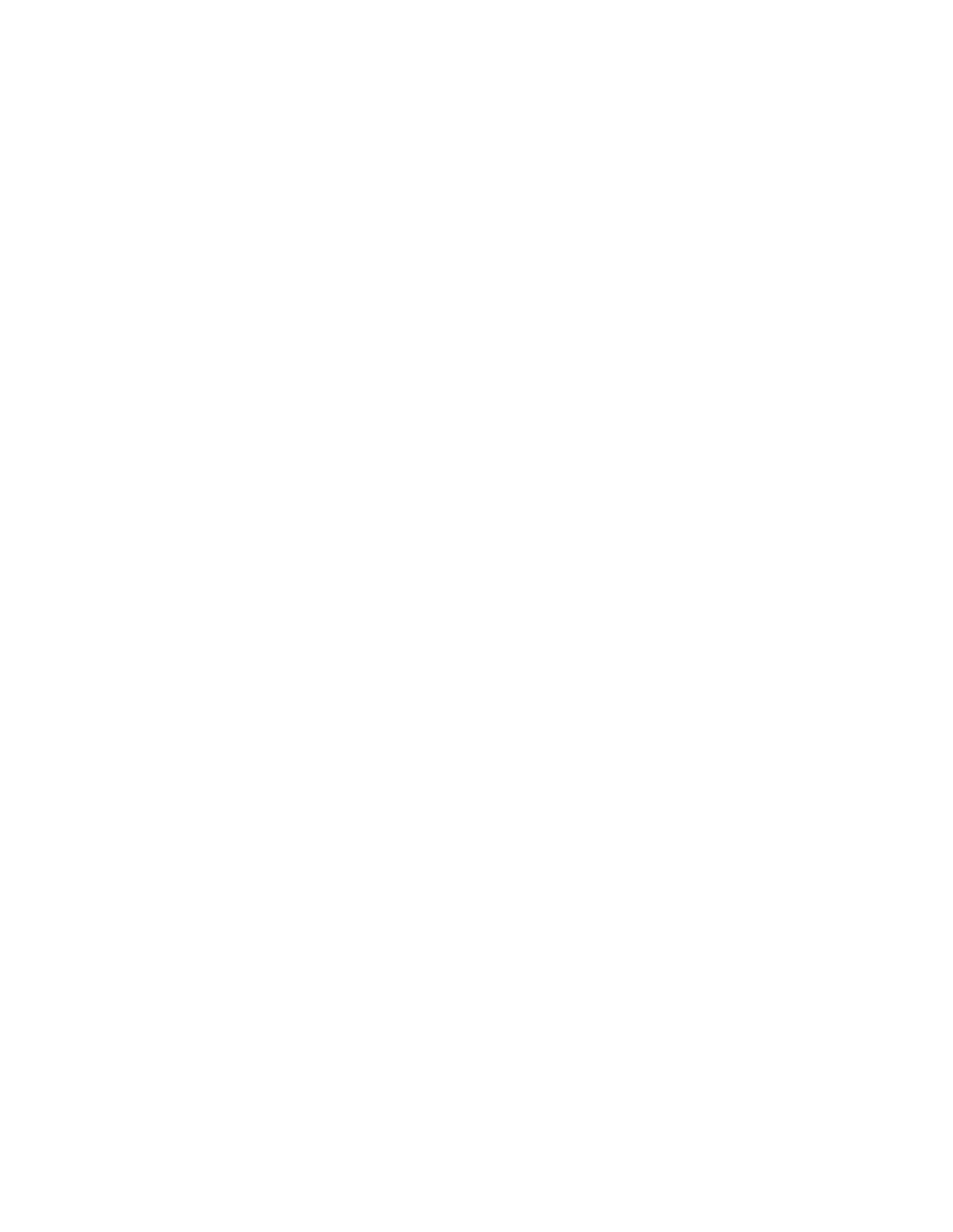| <b>OFFICE USE ONLY:</b><br>Name of staff member/agent/broker (if assisted in enrollment):                                                                                                                                                                                                    |  |  |  |  |  |
|----------------------------------------------------------------------------------------------------------------------------------------------------------------------------------------------------------------------------------------------------------------------------------------------|--|--|--|--|--|
| Plan ID #:<br><b>Effective date of coverage:</b><br>$\overline{Y}$                                                                                                                                                                                                                           |  |  |  |  |  |
| $\overline{D}$<br>$\overline{Y}$<br>M<br>D<br>M<br>□ ICEP/IEP □ AEP SEP (type):<br>$\Box$ Not eligible                                                                                                                                                                                       |  |  |  |  |  |
| Allwell sales representative/Authorized agent<br>(individual sales representative/agent who completed the application)<br><b>Agent type</b> (select one): $\Box$ Authorized agent $\Box$ Allwell employee<br><b>Complete section below:</b><br>Sales rep/Agent name<br>Sales rep/Agent NPN # |  |  |  |  |  |
|                                                                                                                                                                                                                                                                                              |  |  |  |  |  |
| Agency/FMO affiliation:<br>Agent ID#:                                                                                                                                                                                                                                                        |  |  |  |  |  |
| (if applicable)<br>This information must match your approved Allwell licensing records.                                                                                                                                                                                                      |  |  |  |  |  |
| Agent phone #:                                                                                                                                                                                                                                                                               |  |  |  |  |  |
| <b>Email</b><br><b>Agency/FMO phone # (if applicable)</b>                                                                                                                                                                                                                                    |  |  |  |  |  |
|                                                                                                                                                                                                                                                                                              |  |  |  |  |  |
| Sales representative/authorized agent application receipt date:<br>(Applications must be received at Allwell within<br>M<br>D<br>D<br>Y<br>M<br>Y<br>Y<br>Y<br>1 calendar day of this date.)                                                                                                 |  |  |  |  |  |
| Application receipt location: $\Box$ Appointment $\Box$ Sales event<br>$\square$ Walk-in<br>$\Box$ Other (specify):                                                                                                                                                                          |  |  |  |  |  |
| <b>Provider information for HMO plans:</b>                                                                                                                                                                                                                                                   |  |  |  |  |  |
| PCP NPI:<br>PCP name:                                                                                                                                                                                                                                                                        |  |  |  |  |  |
| PPG ID:<br>PPG name:                                                                                                                                                                                                                                                                         |  |  |  |  |  |
| Is PCP/PPG selected accepted for the plan chosen? $\Box$ Yes $\Box$ No<br>Current patient? $\Box$ Yes $\Box$ No                                                                                                                                                                              |  |  |  |  |  |
| Broker Application Submissions: Sales representative/Agent must fax the Scope of<br>Appointment and Enrollment Forms to 1-844-222-3180.                                                                                                                                                      |  |  |  |  |  |

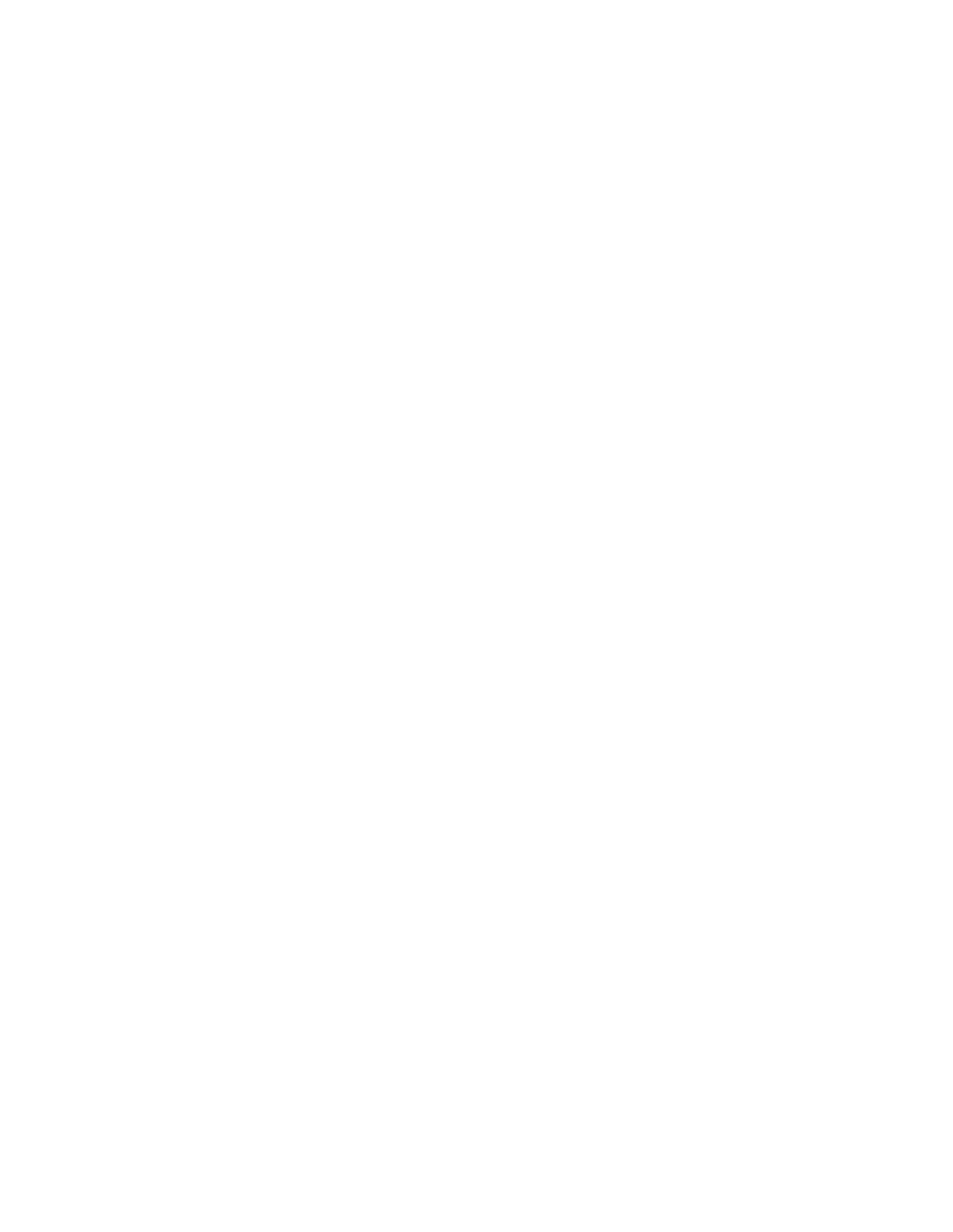### **Typically, you may enroll in a Medicare Advantage plan only during the annual enrollment period from October 15 through December 7 of each year.** There are exceptions that may allow you to enroll in a Medicare Advantage plan outside of this period.

Please read the following statements carefully and check the box if the statement applies to you. By checking any of the following boxes, you are certifying that, to the best of your knowledge, you are eligible for an Enrollment Period. If we later determine that this information is incorrect, you may be disenrolled.

- $\Box$  I am new to Medicare.
- $\Box$  I am enrolled in a Medicare Advantage plan and want to make a change during the Medicare Advantage Open Enrollment Period (MA OEP).
- $\Box$  I recently moved outside of the service area for my current plan or I recently moved and this plan is a new option for me. I moved on  $\begin{array}{|l|} \hline \text{M} & \text{M} & \text{D} & \text{D} & \text{Y} & \text{Y} & \text{Y} & \text{Y} \ \hline \text{(insert date)}. \hline \end{array}$
- $\Box$  I recently was released from incarceration. I was released on (insert date). M M D D Y Y Y Y
- $\Box$  I recently returned to the United States after living permanently outside of the U.S. I returned to the U.S. on (insert date).  $M \times N$   $N \times N$
- $\Box$  I recently obtained lawful presence status in the United States. I got this status on (insert date).  $M \cup N$  M  $N \cup N$  D  $N$  Y
- $\Box$  I recently had a change in my Medicaid (newly got Medicaid, had a change in level of Medicaid assistance, or lost Medicaid) <br>on (insert date). M M D D Y Y Y Y
- □ I recently had a change in my *Extra Help* paying for Medicare prescription drug coverage (newly got *Extra Help*, had a change prescription and *coverage* (newly got *Extra Help*, had a change MMMDD D in the level of *Extra Help*, or lost *Extra Help*) on (insert date).
- $\Box$  I have both Medicare and Medicaid (or my state helps pay for my Medicare premiums) or I get *Extra Help* paying for my Medicare prescription drug coverage, but I haven't had a change.
- $\Box$  I am moving into, live in or recently moved out of a Long-Term Care Facility (for example, a nursing home or long-term care Care ractity (for example, a hursing nome of long-term care  $\overline{M}$  M D D Y Y Y Y  $\overline{Y}$  facility). I moved/will move into/out of the facility on (insert date).
- $\Box$  I recently left a PACE program on (insert date).
- $\Box$  I recently involuntarily lost my creditable prescription drug coverage (coverage as good as Medicare's). I lost my drug coverage on (insert date). M M D D Y Y Y Y
- $\Box$  I am leaving employer or union coverage on (insert date).
- $\Box$  I belong to a pharmacy assistance program provided by my state.  $\Box$  My plan is ending its contract with Medicare, or Medicare is ending its contract with my plan.